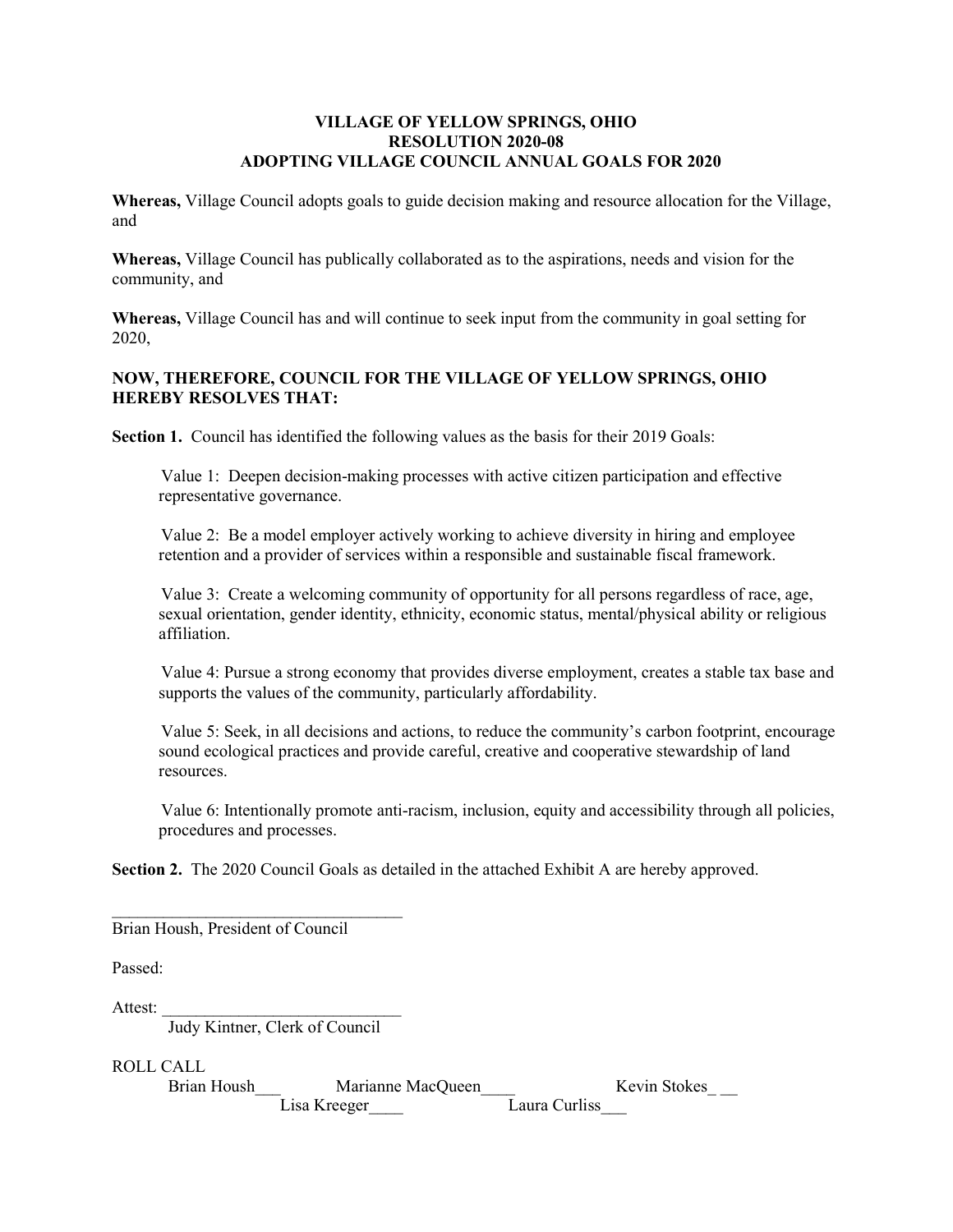### Ex. A Res. 2020-08

Value #1 - Deepen decision-making processes with active citizen participation and effective representative governance.

Value #2 - Be a model employer actively practicing diversity hiring and a provider of services within a responsible and sustainable fiscal framework.

Value #3 - Be a welcoming community of opportunity for all persons regardless of race, age, sexual orientation, gender identity, ethnicity, economic status, mental/physical ability or religious affiliation. Value #4 - Pursue a strong economy that provides diverse employment, creates a stable tax base and supports the values of the community, particularly affordability.

Value #5 - Seek, in all decisions and actions, to reduce the community's carbon footprint, encourage sound ecological practices and provide careful, creative & cooperative stewardship of land resources. Value #6 - Intentionally promote anti-racism, inclusion, equity and accessibility through all policies, procedures and processes.

# 2020 Yellow Springs Village Strategic Goals

| <b>Values</b>    | Goal                                                                                                                                                                                                                                                                                                                                                                                                                                                                                                                                          | 2020 Actions                                                                                                                                                                                                                                                                                                                                                                                                                                                                                                                                                                               | <b>Future/Ongoing Activities</b>                                                                                                                                                                                                                                                                                                                                                                                                                       | Responsible                                                                                                                                                                          | <b>Resources</b>                                                                                                                                                                                                        |
|------------------|-----------------------------------------------------------------------------------------------------------------------------------------------------------------------------------------------------------------------------------------------------------------------------------------------------------------------------------------------------------------------------------------------------------------------------------------------------------------------------------------------------------------------------------------------|--------------------------------------------------------------------------------------------------------------------------------------------------------------------------------------------------------------------------------------------------------------------------------------------------------------------------------------------------------------------------------------------------------------------------------------------------------------------------------------------------------------------------------------------------------------------------------------------|--------------------------------------------------------------------------------------------------------------------------------------------------------------------------------------------------------------------------------------------------------------------------------------------------------------------------------------------------------------------------------------------------------------------------------------------------------|--------------------------------------------------------------------------------------------------------------------------------------------------------------------------------------|-------------------------------------------------------------------------------------------------------------------------------------------------------------------------------------------------------------------------|
| 1, 2, 3,<br>4, 6 | a high quality of life that encourages a<br>diverse resident base in terms of race,<br>age, economic status, sexual orientation,<br>gender identity, ethnicity, ability and<br>religious affiliation.                                                                                                                                                                                                                                                                                                                                         | Provide an affordable community with • Utilize YS Development Corporation to promote • Identify other strategies that could • J. Salmeron<br>economic development & affordability goals<br>Incentivize improvements to properties that<br>result in cost savings, e.g. ESID/PACE<br>• Design and implement strategies to preserve low • Consider preservation policies<br>and moderate income housing (see housing goal)<br>Support a local affirmative marketing program<br>Review income/property tax structures in<br>context of operating levy renewal                                 | help residents manage utility costs • Council<br>• Determine how to effectively use<br>the Affordable Housing fund<br>that will promote affordability<br>• Continue to monitor utility rates,<br>looking for opportunities to lower                                                                                                                                                                                                                    | $\bullet$ J. Burns<br>• Finance Adv.<br>Comm.<br>· Housing Adv.<br>Board                                                                                                             | · YS Home, Inc.<br>• Community<br>Outreach<br>Specialist<br>• The 365 Project<br>• YS Chamber                                                                                                                           |
| 1, 3, 4,<br>5, 6 | <b>Promote</b> retention, rehabilitation and<br>development of diverse types of rental<br>and home-ownership housing to meet<br>current and future needs with focus on<br>family, low-income, workforce and<br>senior households to result in mixed-<br>income, environmentally sustainable<br>neighborhoods; aim for 300-500 new or<br>rehabbed housing over the next 10-15<br>years at a ratio of 60% rental to 40%<br>homeownership in line with Bowen<br>suggested goals including an increased<br>stock of permanently affordable units. | Complete Village Housing Plan as part of the<br>CLUP update<br>Create concept design for mixed-income<br>housing on the Glass Farm area in line with<br>Village goals<br>Identify Glass Farm developer(s)<br>Actively work with large parcel owners &<br>developers - especially Antioch College, YS<br>Schools and Glass Farm area properties - to<br>encourage housing develop. in line with vision,<br>strategies, goals & agreed-upon incentives<br>Support at least one rehab project<br>Resolve zoning issues to promote community<br>land trust approach to permanent affordability | Initiate development plans that<br>provide for recreation, education,<br>environmental/green energy needs<br>Utilize tactics to increase housing<br>unmet by market, i.e. low-income<br>rental, workforce & accessible<br>permanently affordable units<br>Encourage housing development<br>for middle-income families<br>Plan housing in concert with econ.<br>dev. & other stakeholder projects<br>Utilize the YSDC to support<br>housing development | Council<br>Village<br>Manager<br>Planning &<br>Zoning<br>Administrator<br>Village Staff<br>Planning<br>Commission<br><b>VM Housing</b><br>Adv. Board<br>YS Home, Inc.<br><b>YSDC</b> | ● For & Nonprofit<br>Developers<br>· Private & Public<br><b>Funders</b><br>• Other Consultants<br>• Antioch College<br>● YS Schools<br>• YS Senior Center<br>• Landowners<br>• Community<br>Members<br>· Miami Township |
| 2, 3, 4,         | Engage in continuous infrastructure<br>development that promotes Dig Once,<br>Complete Streets and other economic<br>and strategic best practices to facilitate a<br>more robust and resident/business<br>friendly community.                                                                                                                                                                                                                                                                                                                 | Define model (e.g. Municipal-Owned, Public-<br>Private Partnership) to deliver improved/<br>affordable broadband Internet services to<br>residents/local businesses<br>• Implement Comprehensive Land Use Plan<br>• Study, assess and develop plans to improve<br>water distribution, electric distribution, sewer<br>and storm water systems<br>Finalize Tree Ordinance to support a healthy tree<br>canopy while protecting infrastructure<br>Update/Implement Source Water Protection Plan                                                                                              | Continue to monitor source water<br>protection area, especially<br>properties of potential high risk                                                                                                                                                                                                                                                                                                                                                   | J. Burns<br>J. Salmeron<br>B. Ault<br>Council<br>Planning<br>Commission                                                                                                              | · Springs-Net<br>• MVECA<br>· Env. Commission<br>• OEPA<br>• Citizens<br>• Planning Comm.                                                                                                                               |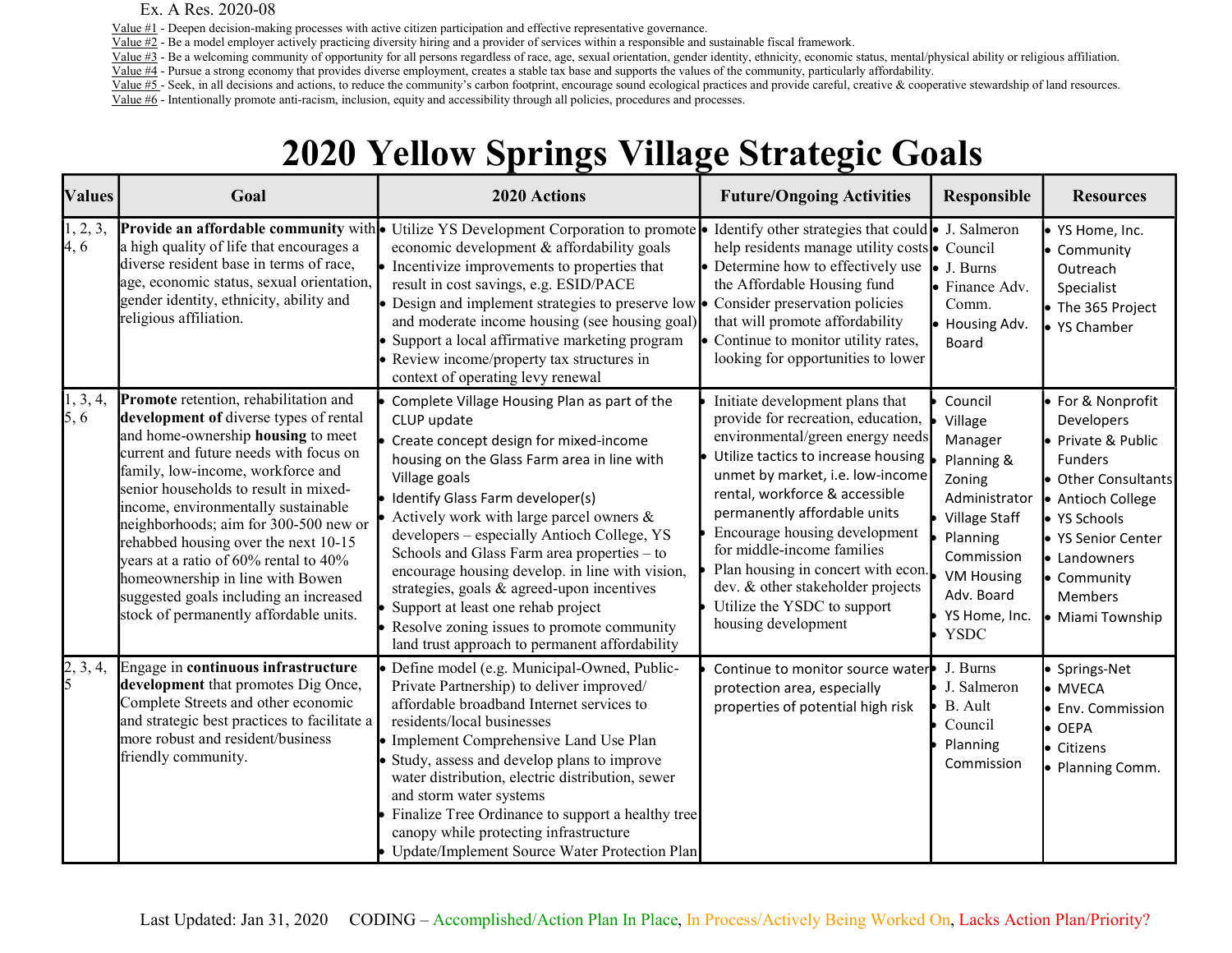### Ex. A Res. 2020-08

| 1, 2, 3,<br>4              | Take action to avoid a deficit budget,<br>while investing tax dollars to benefit<br>current residents.                                                                                                                                                                                                                        | • Determine whether paid parking will improve<br>residents' & local businesses' situations<br>• Intentionally form community partnerships to<br>maintain services, e.g. JBCP & ball field users<br>· Develop plan for operation levy renewal<br>Deeply analyze investments to maximize ROI<br>$\bullet$ Refine investment policies & procedures                                                                                                                                                | Continually identify potential<br>revenue generating opportunities • C. Harris<br>• Actively pursue grants, low-<br>interest loans & creative financing $\bullet$ J. Burns<br>• Carefully review 2020 budget for<br>possible cost savings in 2019<br>· Pilot 'participatory' budgeting                                          | · Fin. Comm.<br>· Village Team<br>• J. Salmeron<br>• Council                                               | Investment<br>Consultant<br>YS Chamber<br>YSDC                                                                                                   |
|----------------------------|-------------------------------------------------------------------------------------------------------------------------------------------------------------------------------------------------------------------------------------------------------------------------------------------------------------------------------|------------------------------------------------------------------------------------------------------------------------------------------------------------------------------------------------------------------------------------------------------------------------------------------------------------------------------------------------------------------------------------------------------------------------------------------------------------------------------------------------|---------------------------------------------------------------------------------------------------------------------------------------------------------------------------------------------------------------------------------------------------------------------------------------------------------------------------------|------------------------------------------------------------------------------------------------------------|--------------------------------------------------------------------------------------------------------------------------------------------------|
| 1, 2, 3,<br>$\overline{4}$ | Execute an economic sustainability<br>strategy to support existing businesses<br>and entrepreneurs and attract new<br>opportunities that support the values of<br>the community.                                                                                                                                              | Develop ED strategy focused on "localism" &<br>"entrepreneurship"; initiate 1-3 collaborations<br>Implement Comprehensive Land Use Plan<br>Create "CBE" Mktg Plan to attract good fit<br>Secure infrastructure readiness for business<br>expansion needs<br>Finalize development plan for Dayton/RR<br>property that complements LMS Trail<br>Execute strategy for fiber/broadband                                                                                                             | · Update and develop ED tools, e.g.<br>property inventory, web presence • Council<br>• Actively promote opportunities to $\bullet$ J. Salmeron<br>developers and businesses<br>· Hire a part-time grant writer or<br>ED professional                                                                                            | • D. Swinger<br>· Planning<br>Commission                                                                   | Vision YSMT<br>Bus. Retention/<br>Expansion Survey<br>Smart Growth<br>Task Force Report<br>YS Chamber<br><b>YSDC</b><br>· Comp. Plan             |
| 1, 2, 3,<br>6              | Establish a model Village Justice<br>System that supports a just, safe and<br>welcoming community across race, age,<br>economic status, sexual orientation,<br>gender identity, ethnicity, ability and<br>religion; the entire Village Team will<br>work in concert to be proactively anti-<br>racist.                        | Review progress to attain Guidelines for Village<br>Policing, including actions taken by Council,<br>YSPD, JSTF and community partners with focus<br>on achievement of desired outcomes<br>Explore formation of citizen review/advisory<br>body that is aligned with Village goals<br>Recommend policy to address disparate impacts<br>of local justice system on economically or<br>otherwise disadvantaged groups                                                                            | Increase public understanding of<br>YSPD policy & practice<br>Implement alt. municipal policing • Chief Carlson<br>approaches to drug addiction<br>· Continue research/data collection<br>to evaluate progress and develop<br>best Village Policing practices<br>Improve recruitment & evaluation<br>practices vis a vis CORCLE | · Council<br>• Mayor Conine<br>& Police Team<br>• J. Salmeron<br>· Justice System<br>Advisory<br>Committee | 365 Project<br>· Village Mediation<br>US Department of<br>Justice<br>Initiatives in Other<br>Communities<br>$\bullet$ TCN<br>$\bullet$ NAMI      |
| 1, 2, 3,<br>4, 5, 6        | Develop a high quality integrated<br>surface transportation infrastructure<br>system that contributes to improved<br>quality of life by promoting safety,<br>recreation, env. sustainability, health,<br>equity/inclusion & economic dev.                                                                                     | • Continue investing in sidewalk improvements<br>• Create plan for further addressing high priority<br>areas, e.g. W.S. College & Dayton Streets<br>• Create implementation plan for YS AT Plan<br>· Launch YSPD bike officer program<br>Support GC Master Trails Plan initiative                                                                                                                                                                                                              | • Evaluate & address bike-ped<br>amenities and signage needs<br>$\bullet$ Educational activities –<br>collaborate with YS Schools<br>· Design strategies based on Bike<br>Friendly Community results                                                                                                                            | · Plan. Comm.<br>• J. Salmeron<br>· D. Swinger<br>$\bullet$ J. Burns<br>$\bullet$ YSPD<br>• AT Comm.       | SRTS study/plan<br>· Sidewalk research<br>· Bike YS<br>$\bullet$ MVRPC<br>· ODOT/ODH<br>· YS AT Plan                                             |
| 1, 3, 4,<br>5, 6           | Support the creation of an<br>environmentally resilient and<br>sustainable community that includes<br>protections for our source water, use of<br>low-impact development practices to<br>manage storm water, promotion of<br>native habitats, and collaborative<br>relationships with regional<br>environmental organizations | Support the development of robust recycling,<br>composting and repair/reuse programs that meet<br>the Village's needs<br>Support the protection of the Jacoby Greenbelt<br>• Provide protections to the Glass Farm<br>conservation area within the housing<br>development plan, e.g. env. friendly site designs<br>Work with the USEPA and Vernay to finalize<br>the remediation plan to safeguard the community<br>Seek Backyard Habitat designation from the<br>National Wildlife Federation | Develop plan to reclaim Vernay<br>property and utilize in a<br>productive & safe manner<br>Create strategic linkages with<br>regional organizations to enhance · Environmental<br>our local environment                                                                                                                         | • J. Salmeron<br>• Council<br>· Planning<br>Commission<br>Commission                                       | $\blacksquare$ TLT<br>· Community<br>Solutions<br>Greenspace<br>Fund<br>Repair Café<br>Solid waste<br>provider<br>Regional env.<br>organizations |